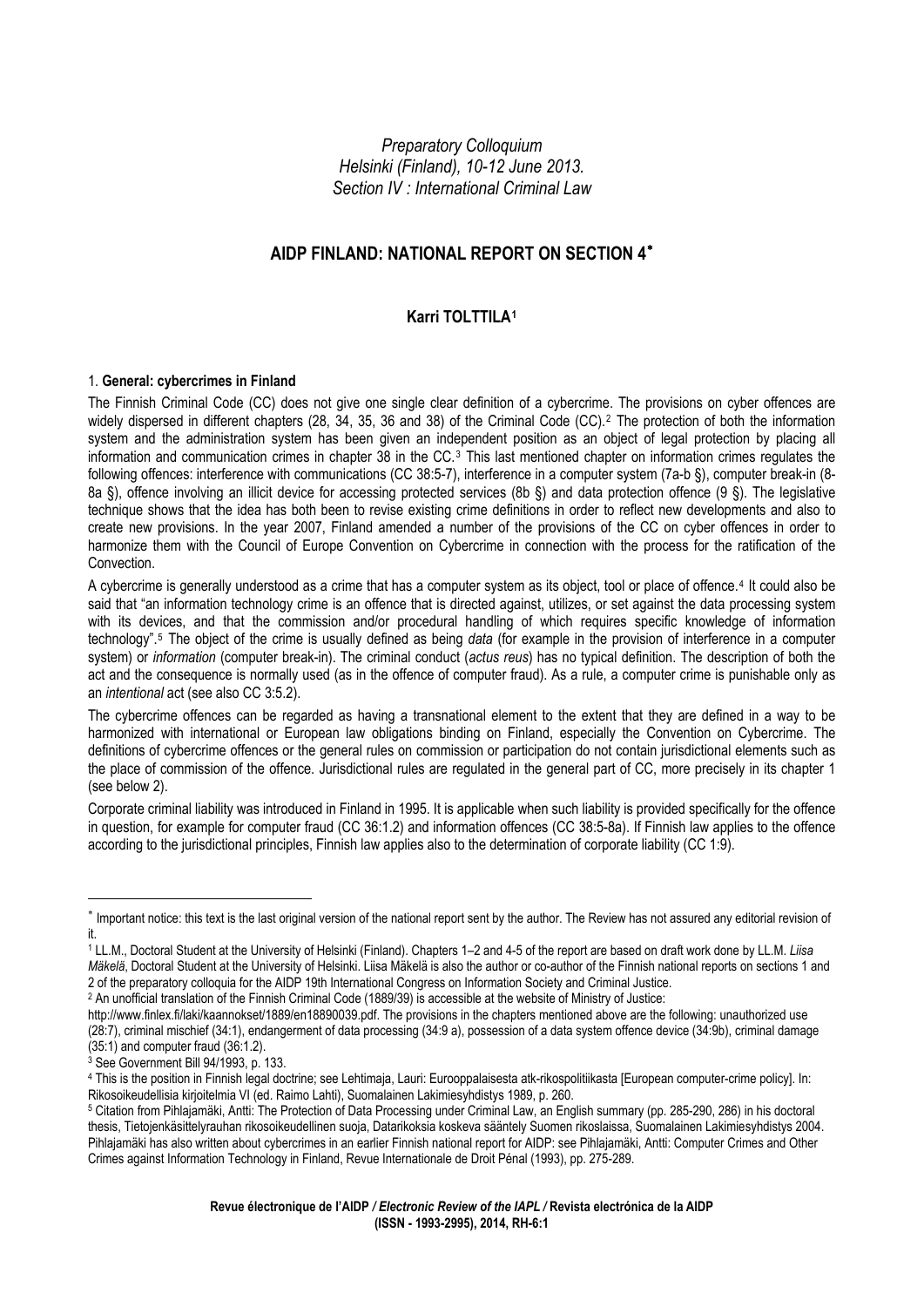### **2. Jurisdictional issues**

#### *2.1 Place of commission*

In Finland, an offence is deemed to have been committed both where the criminal act was committed and where the consequence contained in the statutory definition of the offence became apparent. If the offence remains an attempt, it is deemed to have been committed also where, had the offence been completed, the consequence contained in the statutory definition of the offence either would probably have become apparent or would in the opinion of the perpetrator have become apparent. An offence by an inciter and abettor is deemed to have been committed both where the act of complicity was committed and where the offence by the offender is deemed to have been committed. If there is no certainty as to the place of commission, but there is justified reason to believe that the offence was committed in the territory of Finland, said offence is deemed to have been committed in Finland. (See CC 1:10.)

Cybercrimes can be committed anywhere: the only requirement is an internet connection.[6](#page-1-0) It is often difficult to define precisely the place where the cybercrime offence was committed. In Finland, there is no clear view on the question where a cybercrime is committed: it could be either where the service provider is situated<sup>[7](#page-1-1)</sup> or there were the act took place. According to Asko Lehtonen, who is a specialist in the field of IT-law, most cybercrimes are committed where the primary action is performed: this applies to socalled data vandalism (destruction of another's computer file, database, and web pages, or sending a computer virus that causes harm), falsification of documents, and copyright infringement by making illegal copies or making them available to the public, hacking and unlawful use of another's computer.[8](#page-1-2)

If damage has been caused to data or information on a server, the territory where the server is situated determines the place of the crime effect. Also the provision on computer fraud (CC 36:1.2)[9](#page-1-3) requires that the consequence of the offence has to be both distortion of the result of the data processing and the causing of economic loss. If computer fraud is committed from a foreign state and directed at a Finnish company, also the effect or consequence of the offence emerges in Finland. A defamation offence (CC 24:9) can be committed by sending an email from one country to another. The country where the email arrives determines the place of crime effect.<sup>[10](#page-1-4)</sup>

#### *2.2 The scope of application (jurisdiction) of Finnish criminal law*

The scope of application of the criminal law of Finland is regulated in chapter 1 of the CC, which was fully amended in 1996.[11](#page-1-5) The scope of application of Finnish criminal law is wide, and the principles concerning the connection to Finland include the following: the territorial principle (CC 1:1), the flag principle (CC 1:2), the protective principle (CC 1:3), the passive personality principle (CC 1:5), the active personality principle (CC 1:6), the universality principle (CC 1:7) as well as the principle of vicarious administration of criminal justice or the representation principle (CC 1:8). Accordingly, Finnish criminal law applies not only to an offence committed in Finland (1:1), but also to an offence committed by a Finn (1:6) or an offence committed outside of Finland that has been directed at Finland (1:3).<sup>[12](#page-1-6)</sup> Finnish criminal law also applies to an offence committed outside of Finland that has been directed at a Finnish citizen, a Finnish corporation, foundation or other legal entity, or a foreigner permanently resident in Finland if, under Finnish law, the act may be punishable by imprisonment for more than six months (1:5).

#### *2.3 Cybercrimes as universal crimes?*

For international crimes, such as terrorism and drug-related offences, the scope of their application is defined as universal, which means that the national criminal law is applicable universally (CC 1:7 and the related Decree): Finnish law applies to an offence committed outside of Finland where the punishability of the act, regardless of the law of the place of commission, is based on an

<span id="page-1-0"></span><sup>6</sup> Clough, Jonathan: The Council of Europe Convention on Cybercrime: Defining 'Crime' In a Digital World. Criminal Law Forum 2012, pp. 363-391, 370.

<span id="page-1-1"></span><sup>7</sup> Lehtonen, Asko: Straffrättslig jurisdiktion över internetbrott. In: IT och juristutbildning. Red. Wahlgren, Peter. Nordisk årsbok i rättsinformatik 2000. Stockholm 2001 (also accessible at the website of the University of Vaasa).

<span id="page-1-2"></span><sup>8</sup> Lehtonen, Asko: Tietotekniikkaoikeus [IT-law]. The internet publication is accessible in Finnish at the website of the University of Vaasa.

<span id="page-1-3"></span><sup>9</sup> CC 36:1 in extenso: (1) A person who, in order to obtain unlawful financial benefit for himself or herself or another or in order to harm another, deceives another or takes advantage of an error of another so as to have this person do something or refrain from doing something and in this way causes economic loss to the deceived person or to the person over whose benefits this person is able to dispose, shall be sentenced for fraud to a fine or to imprisonment for at most two years. (2) *Also a person who, with the intention referred to in subsection 1, by entering, altering, destroying or deleting data or by otherwise interfering with the operation of a data system, falsifies the end result of data processing and in this way causes*  another person economic loss, shall be sentenced for fraud. (3) An attempt is punishable.<br><sup>10</sup> Lehtonen, Asko: Straffrättslig jurisdiktion över internetbrott. In: IT och juristutbildning. Red. Wahlgren, Peter. Nordisk årsb

<span id="page-1-4"></span><sup>2000.</sup> Stockholm 2001.

<span id="page-1-5"></span><sup>11</sup> As to the draft proposal for the reform of the Finnish provisions on criminal jurisdiction, see chapter IX – with the articles by Per Ole Träskman, A. H. J. Swart, Iain Cameron and Karin Cornils – in: Criminal Law Theory in Transition; Strafrechtstheorie im Umbruch (eds. Raimo Lahti & Kimmo Nuotio), Finnish Lawyers' Publishing Company 1992, pp. 511-586.

<span id="page-1-6"></span> $12$  An offence is deemed to have been directed at Finland (1) if it is an offence of treason or high treason, (2) if the act has otherwise seriously violated or endangered the national, military or economic rights or interests of Finland, or (3) if it has been directed at a Finnish authority (CC 1:3.2).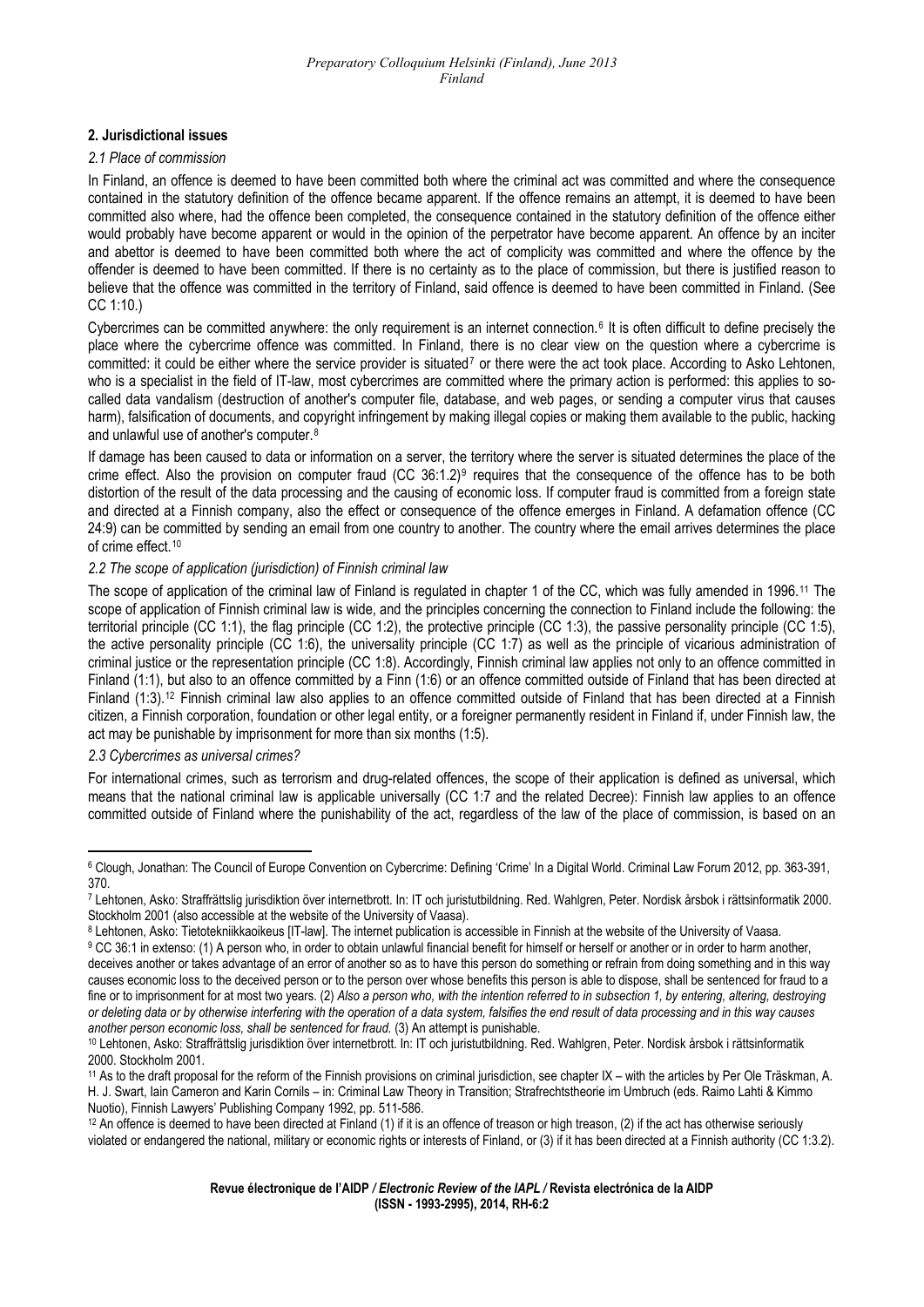international agreement binding on Finland or on another statute or regulation internationally binding on Finland (so-called *international offences*). Further provisions on the application of the section are issued by Decree.

According to Minna Kimpimäki*,* who is a specialist in issues of universal jurisdiction,[13](#page-2-0) Finland's universal jurisdiction does not play a significant role when it comes to questions related to cybercrime and jurisdictional issues. The Decree on the application of chapter 1, section 7 of CC does not contain any provisions on actual cybercrimes. It is still possible that some universal crimes mentioned in the Decree could be committed by using a computer network, such as drug-related offences and the financing of terrorism. Also different forms of sabotage can be directed at information networks dealing with air traffic or maritime transport. Different forms of participation in crimes, categorized as universal crimes – and especially incitement– could be fulfilled through the use of a computer network. In Finland there has been a cautious tendency in criminal policy towards the criminalization of preparation of and participation in offences.[14](#page-2-1)

Finnish legislation has defined universal jurisdiction widely. In practice, universal jurisdiction has been applied very seldom, actually in only one case.[15](#page-2-2) This means that it is not very likely that a cybercrime, even when committed as a universal crime, would fall under Finnish jurisdiction in a case which has no connection to Finland. Bringing charges requires an indictment order by the Prosecutor General of Finland.

It is more important to define the place where cybercrime is committed than to assess whether or not a specific cybercrime would be a universal offence under Finnish jurisdiction.[16](#page-2-3)

It should also be noted that the representation principle may be applicable instead of the universality principle. Accordingly, Finnish criminal law applies to an offence committed outside of Finland which, under Finnish law, may be punishable by imprisonment for more than six months, if the State in whose territory the offence was committed has requested that charges be brought in a Finnish court or that the offender be extradited because of the offence, but the extradition request has not been granted (CC 1:8).

*2.4 The requirement of double criminality* 

The main rule in the provision on the requirement of double criminality (CC 1:11.1) states the following: If the offence has been committed in the territory of a foreign State, the application of Finnish law may be based on sections 1:5 (passive personality principle), 1:6 (active personality principle)<sup>[17](#page-2-4)</sup> and 1:8 (representation principle) only if the offence is punishable also under the law of the place of commission and a sentence could have been passed for it also by a court of that foreign State. In this event, no sanction that is more severe than what is provided by the law of the place of commission may be imposed in Finland.

*2.5 Some examples of jurisdiction over certain cybercrime offences* 

In 1997, the Committee of Ministers of the Council of Europe adopted a Recommendation on hate speech. The European Court of Human Rights has later in its case law developed further this definition of hate speech. The Additional Protocol to the Convention on Cybercrime, adopted by the Committee of Ministers on 11 July 2002, requires member states to criminalize acts of a racist or xenophobic nature via networks, racist and xenophobic threats and insults and dissemination of such material, denial of the Holocaust and other genocide. The basic Finnish definition for hate speech can be derived from the provision on *ethnic agitation* (CC 11:10), which was amended in 2011 and has the following contents:

> A person who makes available to the public or otherwise spreads amongst the public or keeps available for the public information, in the form of an opinion, message, statement or other information, by which a certain group is threatened, defamed or insulted on the basis of its race, skin colour, ancestry, national or ethnic origin, religion, belief, sexual orientation or disability or any other ground comparable to these*,* shall be sentenced for *ethnic agitation*  to a fine or to imprisonment for at most two years.<sup>[18](#page-2-5)</sup>

<span id="page-2-0"></span><sup>&</sup>lt;sup>13</sup> Minna Kimpimäki is working as assistant professor at the University of Lapland, Faculty of Law. She prepared her doctoral thesis on The Principle of Universality in International Criminal Law, in Finnish Universaaliperiaate kansainvälisessä rikosoikeudessa, Suomalainen Lakimiesyhdistys 2005 (Summary in English). The information from Kimpimäki in this article is based on an interview conducted on 10 December 2012.

<span id="page-2-1"></span><sup>14</sup> In regards to the expanding liability for preparation and participation of offences, see especially: Lahti, Raimo & Sahavirta, Ritva: The expanding forms of preparation and participation**.** Finland (National report). Revue Internationale de Droit Pénal, 2007, 78:3-4, CD Rom annexe, pp. 101-115 (2008).

<span id="page-2-2"></span><sup>&</sup>lt;sup>15</sup> See Kimpimäki, Minna: Genocide in Rwanda, Is It Really Finland's Concern? International Criminal Law Review 1/2011, pp. 155-176.<br><sup>16</sup> Minna Kimpimäki 10 December 2012

<span id="page-2-4"></span><span id="page-2-3"></span><sup>&</sup>lt;sup>17</sup> Offence committed by a Finn: CC 1:6 (1) Finnish law applies to an offence committed outside of Finland by a Finnish citizen. If the offence was committed in territory that does not belong to any State, a precondition for the imposition of punishment is that, under Finnish law, the act is punishable by imprisonment for more than six months. (2) A person who was a Finnish citizen at the time of the offence or is a Finnish citizen at the beginning of the court proceedings is deemed to be a Finnish citizen. (3) The following are deemed equivalent to a Finnish citizen: (1) a person who was permanently resident in Finland at the time of the offence or is permanently resident in Finland at the beginning of the court proceedings, and (2) a person who was apprehended in Finland and who at the beginning of the court proceedings is a citizen of Denmark, Iceland, Norway or Sweden or at that time is permanently resident in one of those countries.

<span id="page-2-5"></span><sup>18</sup> Free translation by Liisa Mäkelä.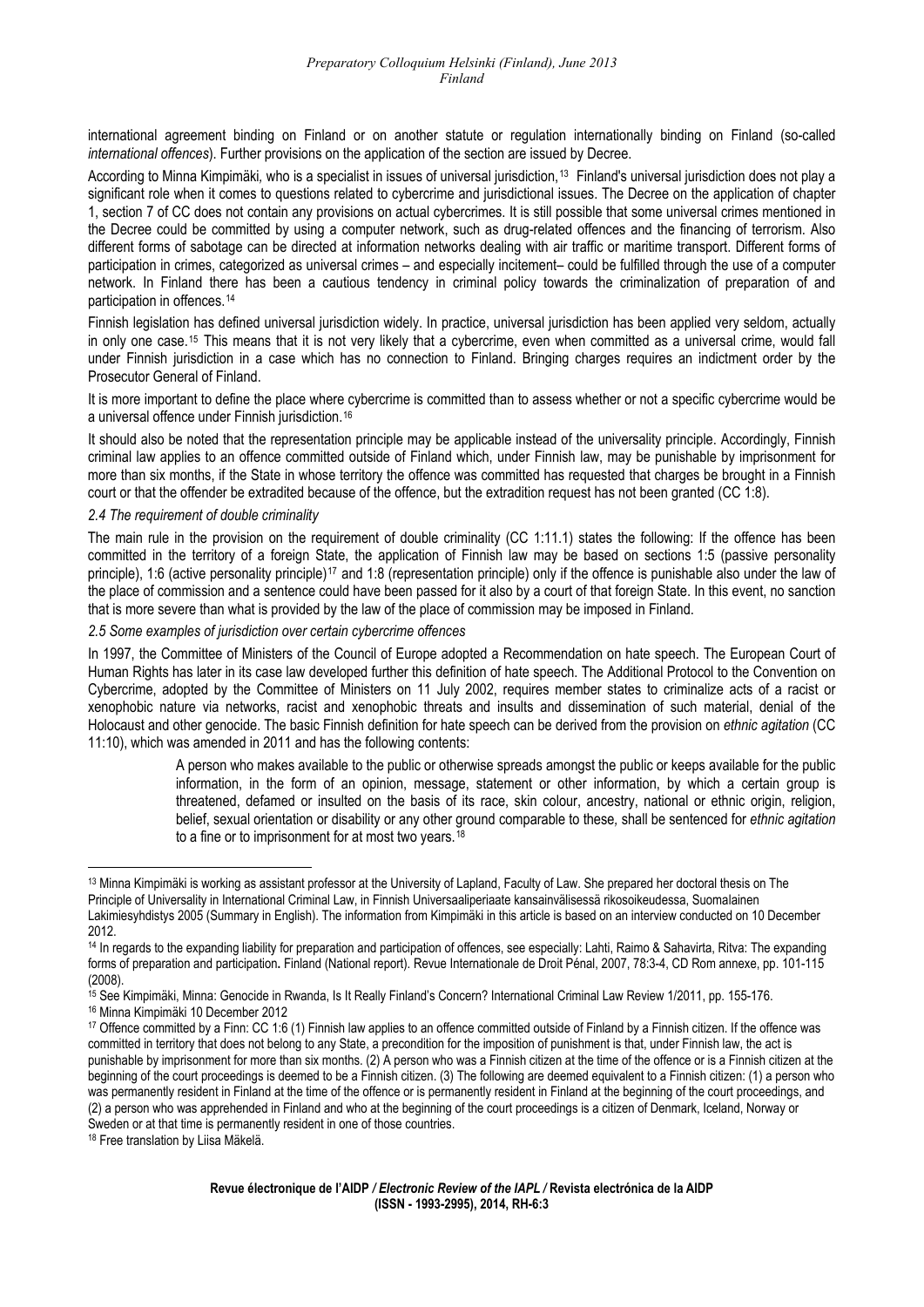To spread illegal web-content is an abstract endangerment offence, meaning that the essential elements of the offence do not require a separate consequence.[19](#page-3-0) The provision is easily and usually connected with another offence, such as defamation (CC 24:9-10), coercion (CC 25:8), public incitement to an offence (CC 17:1), breach of the sanctity of religion (CC 17:10), or even incitement to war (CC 12:2).<sup>[20](#page-3-1)</sup> Some of these offences that can be connected with hate speech are so-called international offences, based on an international agreement binding on Finland or on another statute or regulation internationally binding on Finland (CC 1:7); see above 2.3.

According to the Finnish State Prosecutor Mika Illman**,** who is an expert in questions of ethnic agitation, ethnic agitation is classified as an offence where the scene of the crime plays the determinative role. The place where the unlawful statement has been drawn up (the place of writing) and the place where the offender made the decision to make the statement public, could be seen as the most relevant scene of the crime. It is also possible to pay attention to what was the "audience group" which the offender had targeted. If the statement is written in the Finnish language, it can easily be seen to be aimed at a Finnish audience. In practice the offender mostly composes and makes the material public from a home-computer, meaning that the offender's hometown is to be regarded as the scene of the crime. Since possession of racist material is not punishable, the place where the racist material has been submitted to the audience is conclusive for the determination of the crime scene. This could also be a place other than the place of writing: if the statement is published online on the internet, the location of the editorial web publication can be seen as the most reasoned scene of crime.<sup>[21](#page-3-2)</sup>

Public incitement to an offence is a crime which requires the causing of a certain danger, meaning that there are several possible places of the commission of the crime (CC 17:1). The crime can be seen to be committed where the message had been written (a), where the message had been made public (b) or where the danger as an essential element of the crime had been caused (c).<sup>[22](#page-3-3)</sup>

The Helsinki Court of Appeal has given a judgment<sup>[23](#page-3-4)</sup> on the question of what was the scene of the crime in a case involving internetbased ethnic agitation and how the requirement of double criminality should be solved in relation to the prosecution, when the server that was used for the circulation of unlawful statement was located abroad. The respondent had made his statements available from his home computer to a server maintained by an Australian party on an American server. The defendant claimed that the prosecutor had not even argued that the requirement of double criminality would have been met, and that the prosecution should be ruled inadmissible or disallowed. The Helsinki Court of Appeal examined the prosecution and found the defendant guilty as charged. The Court emphasized that the key role in the assessment of the crime scene has to be given to the offender's aim of spreading the statements to the audience. The language that the statements had been written in has a central role. It is generally known that the Finnish language is mainly used in Finland. Therefore, if the statements are spread on the internet in Finnish, the statements have been readable all over the country (Finland). This leads to the conclusion that the dissemination has taken place in Finland. Since Finland could be located as a place of commission of the offence, there was no need to examine the requirement of double criminality.

Also another judgment, given by the Finnish Supreme Court (case KKO 2005:27 on the Lotteries Act), shows that the geographical location of the server that maintains a web page does not have a crucial role in determining the scene of the crime and the competence of the Finnish authorities. The location of the server is most relevant in cases where the server is situated in a country that does not deliver traffic data to the Finnish authorities for the investigation of hate crimes. In these cases the crimes sometimes remain unsolved.[24](#page-3-5)

#### *2.6 National rules on settlements of jurisdiction conflicts*

The Convention on Cybercrime provides a negotiation obligation in respect of questions concerning the interpretation and application of the convention (article 45). In June 2012 Finland has approved a new Act on the prevention and resolution of jurisdiction conflicts in criminal procedure. The new law also regulates pre-trial investigation and the transfer of prosecution between Finland and other EU Member States. The negotiation mechanism is based on European Framework decision 2009/948/YOS. There exists as yet no practice on the last-mentioned negotiation mechanism.

<span id="page-3-5"></span>24 Mika Illman 14 November 2012

<span id="page-3-0"></span> $19$  In Finland, since the amendment of CC 10:11 in 2011, also webmasters may be held responsible for hate messages posted on their internet pages. After the 2011 amendment, the description of the criminal act includes "k <sup>20</sup> Office of the Prosecutor General: Rangaistavan vihapuheen levittäminen Internetissä [Criminal dissemination of hate speech on the Internet],

<span id="page-3-2"></span><span id="page-3-1"></span>Draft 12042012 (2012) accessible in Finnish language at the National Police website (www.poliisi.fi).<br><sup>21</sup> This information is based on an interview with Mika Illman conducted on 14 November 2012. Mika Illman prepared his incitement to racial hatred. See (in Swedish) Illman, Mika: Hets mot folkgrupp, Suomalainen Lakimiesyhdistys 2005; Abstract in English. See also Illman, Mika: Uudistunut säännös kiihottamisesta kansanryhmää vastaan [New provision on ethnic agitation], Oikeus 2012 (41):2. 22 Mika Illman 14 November 2012.

<span id="page-3-4"></span><span id="page-3-3"></span><sup>23</sup> Helsinki Court of Appeal 22 September 2009 nr 2370 (R 08/1382; no longer subject to appeal).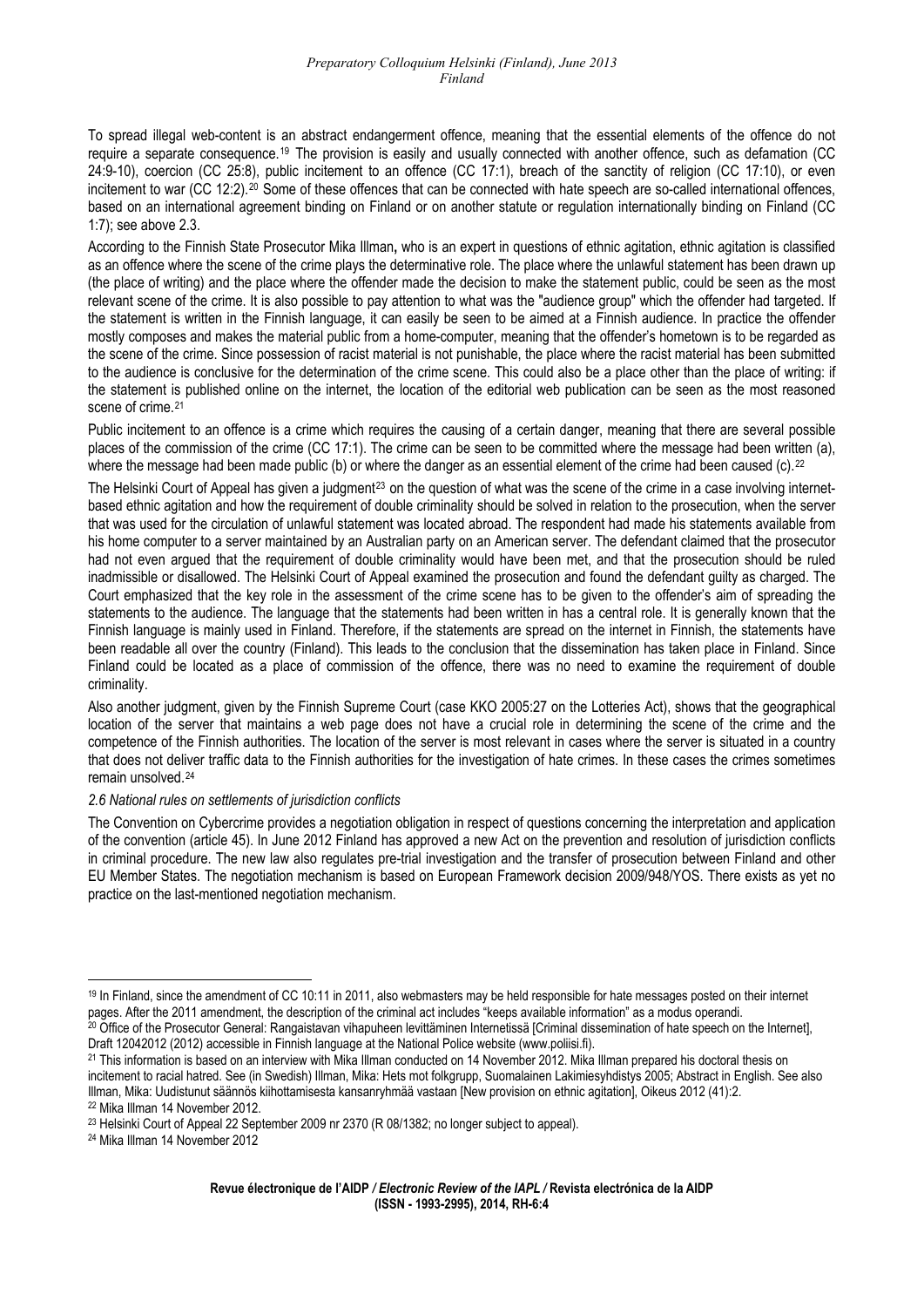### **3. Cooperation in criminal matters**

The most important multilateral conventions in Finland are the Council of Europe's European Convention on Mutual Assistance in Criminal Matters (the 1959 Convention) and the Convention on Mutual Assistance in Criminal Matters between the Member States of the European Union (the MLA 2000 Convention) as well as the Protocol thereto concluded in 2001.

Criminal aid in legal matters is regulated by the Act on International Legal Assistance in Criminal Matters (1994/4) and the Decree on International Legal Assistance in Criminal Matters (1994/13).

The act goes a long way to meet the international agreements that Finland has ratified. The aim is to provide legal aid to the widest possible extent, also covering non-agreement situations.

In Finland the Ministry of Justice functions as the Central Authority. A request may also be sent directly to a competent Finnish authority. The National Bureau of Investigation (NBI) retains a major role in mutual assistance in Finland. Mutual assistance between the Nordic countries functions traditionally through direct contacts.<sup>[25](#page-4-0)</sup>

A request to a foreign jurisdiction is to be sent in accordance with the applicable convention or agreement, or in the absence of such, in a manner required by that jurisdiction. The 1959 Convention provides that requests concerning service of documents and/or taking of evidence be sent to the Central Authority (usually the Ministry of Justice) which will then channel the request to the competent authority for execution.

Along with the entry into force of the MLA 2000 Convention, service of documents by mail and direct contacts between the locally competent authorities have become prevalent.

The Finnish police have a major role in requesting and giving legal aid in criminal matters, because the police are the director of pretrial investigations in Finland, an arrangement which is exceptional in Europe. In many cases the police deal with requests without the participation of the prosecution, the court or the Ministry of Justice.[26](#page-4-1) The Ministry of Justice serves as the Central Authority in questions of legal aid. A foreign request for legal aid is executed by the Finnish authority in whose jurisdiction the question belongs (for example, the police take care of pre-trial hearings, and the court conducts examinations of witnesses during the trial). As a rule, the request is sent from the NBI for enforcement to the local police. However, for example, telephone interviews can be enforced by the NBI. According to the Act on International Legal Assistance in Criminal Matters (14 §), it is usually the authority which is responsible for the execution which also has the power to decide on refusal of legal aid. As a general rule, however, legal assistance is always possible when the corresponding measure in a similar situation would be possible in Finland.

A foreign authority can also ask for the right to be present during the police hearings. In addition, a foreign authority may also be authorized to be present during a search of the premises, or to assist in the interception of telecommunications in a foreign language. Practical preparations, however, must always be left to the Finnish State authorities, so that this is done in accordance with the Finnish Criminal Investigations Act. Fulfilling the request procedure is, therefore, done in accordance with Finnish law. It is important to notice that if the use of coercive measures should be needed, also the requirement of double criminality has to be fulfilled. For example, remote surveillance information can be obtained from Finland only if it would be allowed in a similar Finnish case. Coercion measures such as interception of telecommunications in Finland must always be authorized by a Finnish district court. Finnish national law also allows extraterritorial investigations as regulated in the national Coercive Measures Act and in the 1959 Convention and the MLA 2000 Convention.

The Finnish police do not have competence of its own to investigate cybercrimes abroad without the permission of, and legal aid from, the country's authorities where the crime is suspected to have been committed. The NBI is in charge of questions on executive assistance and legal aid.

### **4. International cooperation in criminal investigation and crime detection**

*4.1 Self service, joint investigations and exchange of information* 

*Self service*, by the means of obtaining evidence in another state without asking permission, is not permitted by Finnish legislation. However, the establishment of a *joint investigation team* (JIT) means that it is possible to come close to self service. A JIT can be established on an agreement basis between two or more EU member states in order to investigate a particular crime or a larger crime entity. Within a JIT it is possible to directly exchange information without separate requests for legal assistance.[27](#page-4-2) The establishment of a JIT enables investigations within the framework of the agreement; for example, separate requests on legal aid for searches or police interrogations (which are the most common ones in Finland) are then not needed.

Finland, as a EU member state, is a party to international agreements that enable information exchange on Passenger Name Records (PNR) and DNA data. These agreements are implemented into national law by laws and decrees. In Finland, DNA samples

<span id="page-4-0"></span> <sup>25</sup> As to Nordic cooperation in general, see in more detail Tolttila, Karri: The Nordic Arrest Warrant: What Makes for Even Higher Mutual Trust? New Journal of European Criminal Law, vol. 2, 2011/04, pp. 368-377.

<span id="page-4-1"></span><sup>&</sup>lt;sup>26</sup> Evaluation Report on Finland on Mutual Legal Assistance and Urgent Requests for the Tracing and Restraint of Property (2010), accessible also

<span id="page-4-2"></span>in English at http://www.consilium.europa.eu/ueDocs/cms\_Data/docs/polju/en/EJN346.pdf<br><sup>27</sup> JIT makes direct information change possible without assistance by the NBI or the Ministry of Justice.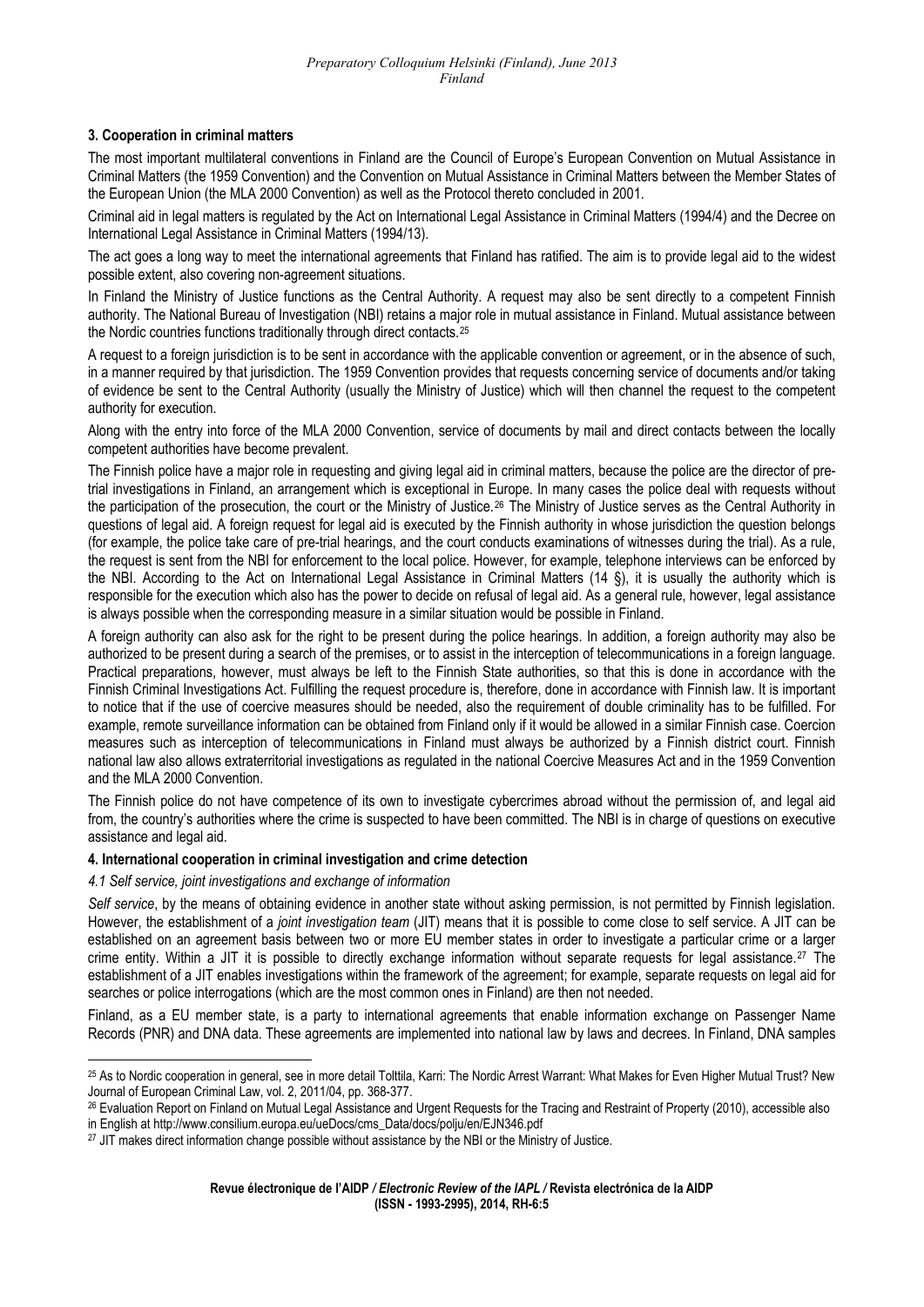are used in both crimes against life and crimes against property.[28](#page-5-0) The grounds for taking DNA samples are regulated in the Coercive Measures Act and the Police Act. According to the Coercive Measures Act (5:11; 646/2003), the police has the right to take a DNA sample from a person who is suspected on probable reasons for a crime for which the maximum penalty is more than six months imprisonment, and in the case of driving while intoxicated (CC 23:3) and unlawful use of narcotics (CC 50:2a). If the suspect is later found not to be guilty, the DNA samples must be destroyed.

In 2009, Finland started wide-scaled collaboration on DNA exchange with the Netherlands. The information exchange takes place each night. The collaboration expanded with new collaborating countries, such as Germany, Austria, Spain, Slovenia and Luxemburg. In 2011, the collaboration encompassed all EU countries. Previously Finland had exchanged information only with Estonia on the basis of an agreement. According to an agreement between Finland and the USA, it has been possible since August 2012 to exchange DNA information, fingerprint information and also other information on serious crimes and terrorist crimes between the countries.

Finland has been a member of INTERPOL since the year 1928. INTERPOL's communication channel is ready for information exchange on a 24/7 basis, and it also allows direct access to some international databases. The National Bureau of Investigation is working as Europol's national unit in Finland. Finland has three liaison persons at Europol, two from the police and one from the customs. Finland's representative in EUROJUST is a prosecutor assisted by a police liaison from the Finnish National Bureau of Investigation.

### *4.2 Illegal information on the web (notice and take down)*

Directive 2000/31/EC lays down a rule according to which a service provider can avoid civil responsibility for damage by instantly taking down illegal material from its service on been given notice of such material (*the notice and take down -rule*). In Finland, a service provider can be held legally responsible for websites containing illegal and racist material. The operator can be held responsible for this kind of material if the operator doesn't on its own initiative remove clearly illegal material after having received notice of its illegal contents, or if the operator doesn't obey the court order to remove the material. This kind of conclusion can be made on the basis of the statement given by the Legislative Committee of Parliament when it examined the Government Bill on the reform of the provision on ethnic agitation (CC 11:10).[29](#page-5-1)

#### **5. Future developments and human rights concerns**

Cybercrimes can be committed anywhere; the only requirement is an internet connection.[30](#page-5-2) Cybercrime offences are a matter that a state cannot regulate on its own. Because cybercrimes do not respect the borders of countries, the harmonization of legislation plays an essential role in the fight against cybercrimes. Under-criminalization or the absence of criminalization might lead to international criminality moving to countries where the penalties are weak or non-existent.<sup>[31](#page-5-3)</sup> Harmonization is extremely important for cooperation in criminal matters.[32](#page-5-4) Optimal harmonization includes that all countries assert jurisdiction over cybercrimes to the widest possible extent. In this way there are no safe havens for cybercrimes or places where criminal cooperation is impossible.<sup>[33](#page-5-5)</sup>

It may be mentioned that evidentiary hearings via video screen have been possible in national criminal cases in Finland since October 2003 (Criminal Procedure Act 1997/689, amendment 360/2003).[34](#page-5-6)

Transnational cases are regulated by law,<sup>[35](#page-5-7)</sup> general principles of law and acts by the EU or international agreement. If the person to be heard is not within Finland's borders or at a place to which Finnish legislative power extends, it is necessary to ask for international legal aid in order to hear the person. Finland can also be the one which offers legal aid to another country by organizing a video conference.

Rapid technological development is an asset to criminal investigations using information technology, such as interception of telecommunications. These investigations violate the suspect's fundamental rights, particularly the freedom of expression and the right to privacy, and a reasonable balance should be found between these rights and interests.

Finland ratified the European Convention on Human Rights in 1989 and this came into force in respect of Finland the following next year. Besides Article 6 of the convention, the principle of the *right to a fair trial* is guaranteed by the Finnish Constitution (section

<span id="page-5-0"></span><sup>&</sup>lt;sup>28</sup> All EU countries decide by themselves the grounds for taking DNA samples from suspects and convicted persons.

<span id="page-5-1"></span><sup>29</sup> Committee report 39/2010, p. 3 (Government Bill 317/2010). See also Hannula, Ilari & Neuvonen, Riku: Internetin keskustelupalstan ylläpitäjän vastuu rasistisesta aineistosta [Liability of the site administrator for racist material posted on an Internet discussion forum], Lakimies 3/2011, pp. 527-548, 544. Cf. above 2.5.

<span id="page-5-2"></span><sup>30</sup> Clough, Criminal Law Forum 2012, p. 370.

<span id="page-5-3"></span><sup>31</sup> See Lehtimaja 1989 (note 4), p. 260.

<span id="page-5-4"></span><sup>32</sup> Clough 2012, p.365.

<span id="page-5-5"></span><sup>33</sup> Clough 2012, p. 370.

<span id="page-5-6"></span><sup>34</sup> An unofficial translation of the Criminal Procedure Act is accessible at the web site of the Ministry of Justice:

http://www.finlex.fi/fi/laki/kaannokset/1997/en19970689.pdf

<span id="page-5-7"></span><sup>35</sup> According to the Code of Judicial Procedure (17:11a), separate provisions apply to the admission of evidence abroad.